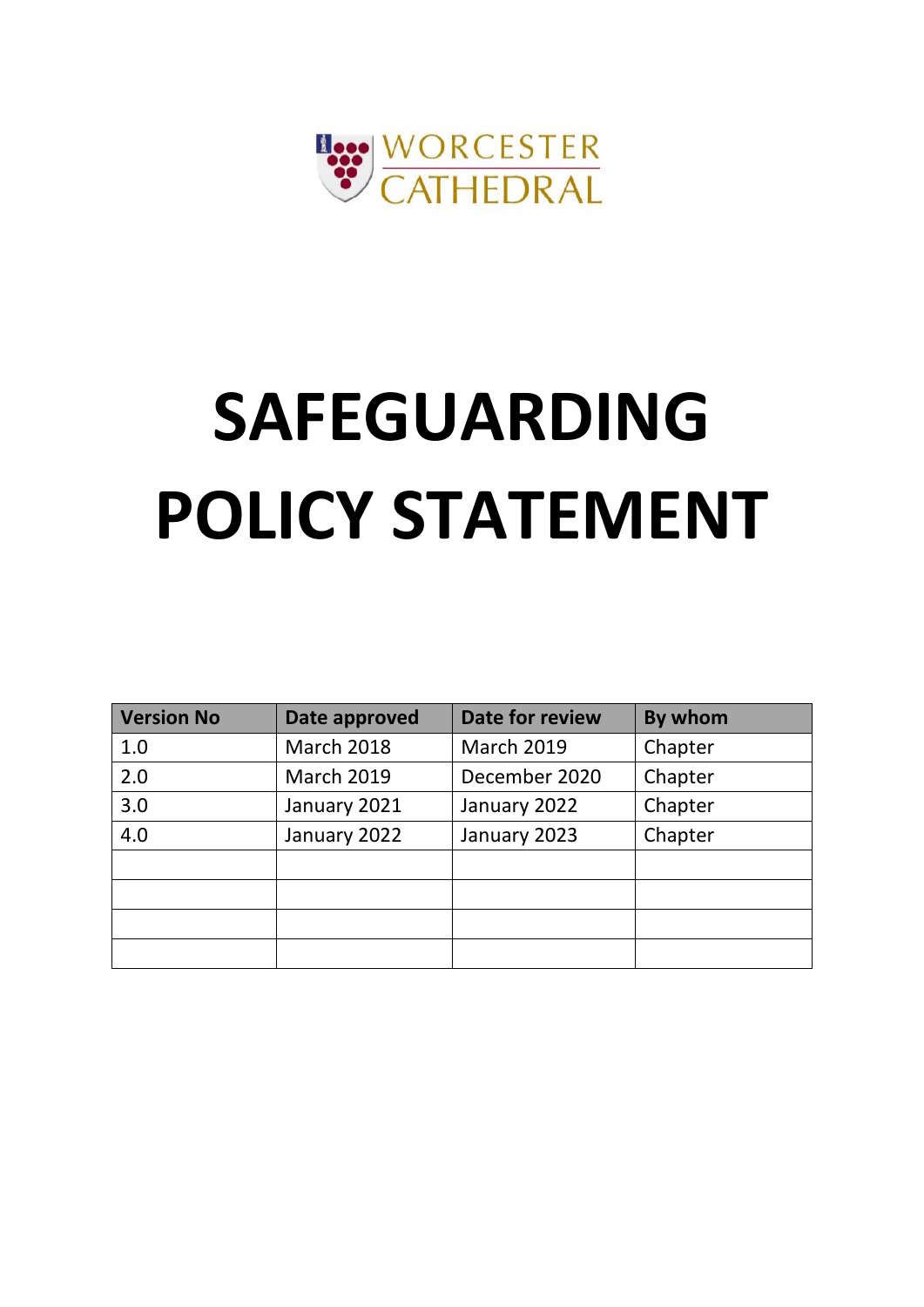This policy applies to all people who worship or work (in an employed or voluntary capacity) with, or in the vicinity of, children or vulnerable adults at Worcester Cathedral. It applies to all activities that are under the direct control of the Cathedral or the businesses that it manages directly.

We expect that people who live and work on the cathedral estate eg tenants or residential occupiers, or people hiring the cathedral premises, would endorse the content of this policy.

## **1. Protecting Children and Young People**

1.1 The Chapter is committed to and will champion the protection of children and young people both in society and in its own community.

1.2 It fully accepts and endorses the principle enshrined in the Children Act 2004, that the welfare of the child is paramount. It will implement the House of Bishops' Safeguarding Policies 'Protecting All God's Children' and 'Promoting a Safe Church'. It will work within the procedures laid down by the Diocese of Worcester [\(www.cofe](http://www.cofe-worcester.org.uk/)[worcester.org.uk\)](http://www.cofe-worcester.org.uk/).

1.3 In its work with children and young people under the age of 18, the Cathedral will follow good practice, whereby there will always be at least two adults present, who have been checked by the Disclosure and Barring Services (DBS). This includes both activities on the Cathedral site and on authorised tours and visits.

1.4 It will follow the current Church of England Safer Recruitment guidance for the appointment of all clergy, staff and volunteers. It will ensure that clergy, paid staff and volunteers, who work with children and young people, have an up to date DBS check and receive appropriate ongoing safeguarding training. Codes of Conduct for the different groups will also be provided and kept up to date along with risk assessments where necessary.

1.5 It will work with statutory bodies, voluntary agencies and other faith communities to promote the safety and well-being of children and young people.

1.6 It is committed to acting promptly whenever a concern is raised about a child or young person who may have been harmed or is in danger or at risk from the behaviour of an adult.

1.7 It will fully cooperate with the appropriate statutory bodies in any investigation into allegations concerning a member of the Cathedral Community. In conjunction with the Diocesan Safeguarding Team it will immediately inform the statutory agency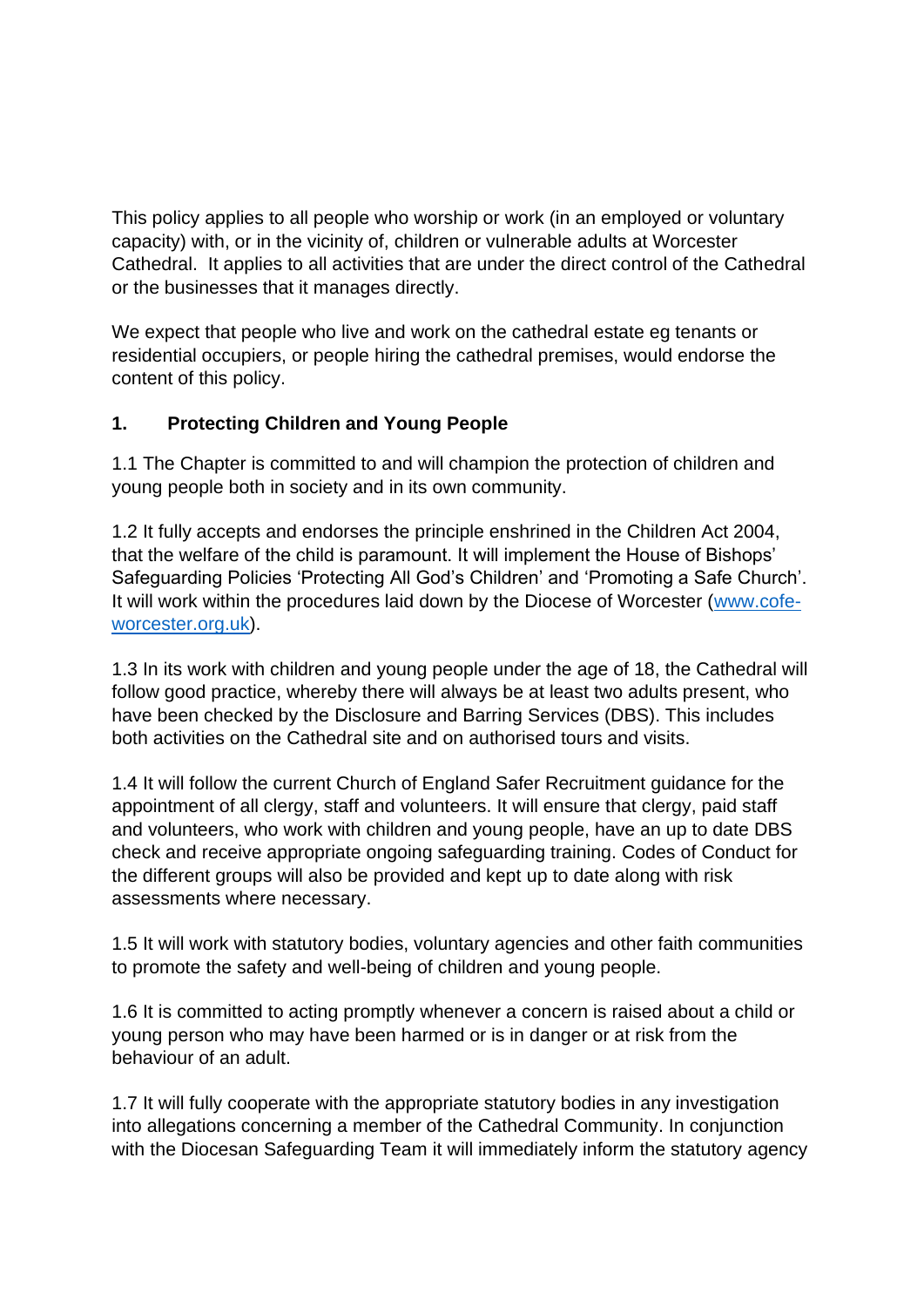of any suspected criminal offences or concerns that it is made aware of in respect of its contact with children.

1.8 It will offer informed pastoral care to a child or young person who is connected with the work of the Cathedral and has suffered abuse. This will include providing them with details and signposting to local and national support agencies and the Church of England initiated Safe Spaces service.

1.9 Congregations and communities may include people who have offended in a way that means they are a continuing risk to vulnerable people. The risks will be managed sensitively with the protection of adults and children paramount within any agreement reached with the Diocesan Safeguarding Adviser.

## **Safeguarding Vulnerable Adults**

2.1 The Chapter is committed to encouraging an environment where all people and especially those who may be vulnerable for any reason are able to worship and pursue their faith journey with encouragement and in safety. Everyone, whether they see themselves as vulnerable or not, will receive respectful pastoral ministry.

2.2 It will carefully select and train ordained ministers, paid workers and volunteers involved in any pastoral ministry, using the Disclosure and Barring Services when legal or appropriate to check the background of each person as outlined in the diocesan procedures. Those involved in pastoral ministry will receive training and continuing support.

2.3 Any allegations of mistreatment, abuse, harassment or bullying will be responded to without delay.

2.4 Sensitive and informed pastoral care will be offered to anyone who is connected with the work of the Cathedral and has suffered abuse. This will include supporting them to make a complaint if so desired and also help to identify appropriate specialist care either from the church, Safe Spaces service or secular agencies.

2.5 Congregations and communities may include people who have offended in a way that means they are a continuing risk to vulnerable people. The risks will be managed sensitively with the protection of adults and children in mind within any agreement reached with the Diocesan Safeguarding Adviser.

#### **3. Contacts**

3.1If anyone feels a child, young person or vulnerable adult are at immediate risk or danger they should act immediately. You should take the shortest route to the Cathedral Safeguarding Officer or to the Diocesan Safeguarding Adviser, who will make a referral if needed. In the event that they are not available then individuals who have a concern or who have received a disclosure should make contact with the appropriate authority.